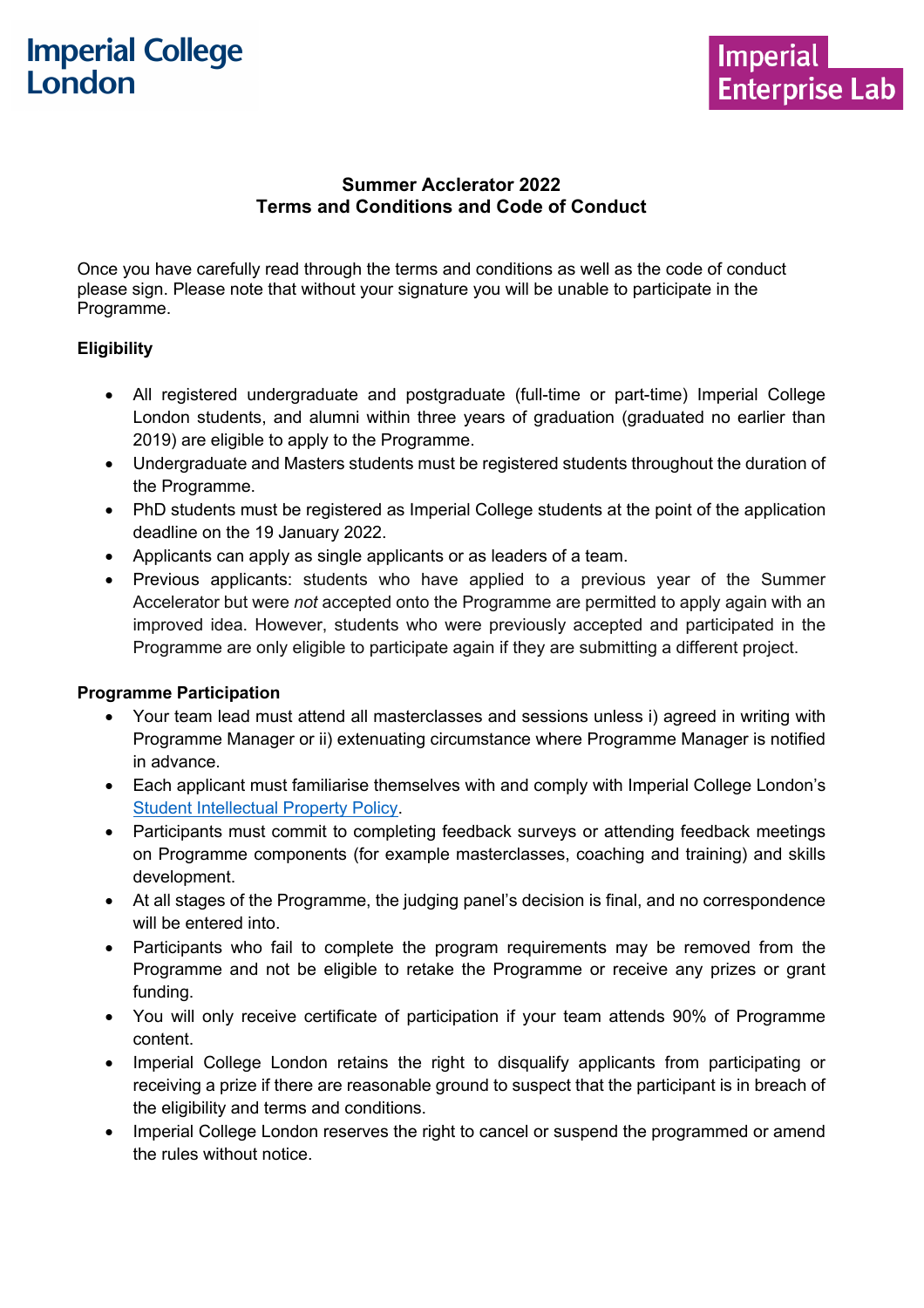- Imperial College London shall not be liable for any loss, damage or injury suffered by any participant entering this Programme.
- During the Programme you will not record a conversation or workshop, for example in a 1:1 or a group activity without seeking prior permission. There are however exceptions, mostly related to the Disability Discrimination Act (DDA). A participant with a statement of, for example, dyslexia (this may also apply to some other disabilities) may be allowed to record meetings, Programme sessions and 1:1 or have the use of a note-taker.
- You will not engage in any conduct which causes harm to students, alumni, staff and external speakers or sponsors.
- Any prizes and grants awarded will be transferred via BACS transfer to the Team Lead only following the completion of the necessary forms.

### **Programme Marketing**

- By taking part in the Programme you are agreeing that you will participate in any associated media activities and that you are providing consent and authorisation for the use of any marketing materials obtained during the duration of the Programme (eg: photographs or quotes).
- Imperial College London reserves the right to publish the names and photographs of the Programme participants, and prize winners may be required to participate in post-Programme appearances and publicity (including press releases and speaking at further events).
- By taking part in the Programme participants agree to participate in marketing and promotional activities relating to the Summer Accelerator and associated opportunities.
- By taking part in the Programme participants agree to receiving email communications from the Imperial Enterprise Lab directly relating to the Programme and to associated opportunities.
- When requested, participants will provide appropriate information about their project for publicity purposes, and bear the responsibility of ensuring their Intellectual Property is protected in these instances.
- By submitting pitch videos, participants agree to these being posted publicly on the Imperial Enterprise Lab website, affiliate sites and associated social media.
- Programme participants commit to referencing their participation in the Summer Accelerator in pitches, presentations/talks or online communication referencing their venture. For example, on their LinkedIn, website, pitch decks.

### **Confidentiality**

#### **i. Working with Business Coaches, Peer Mentors, Masterclass Facilitators and Sponsors**

In the event that you disclose confidential information to external parties, such as mentors, coaches, masterclass facilitators or sponsors it is important that your confidential information is protected. This protection can be captured in the agreements that College signs with these third parties on the basis that you provide your express consent solely for this purpose. Please sign at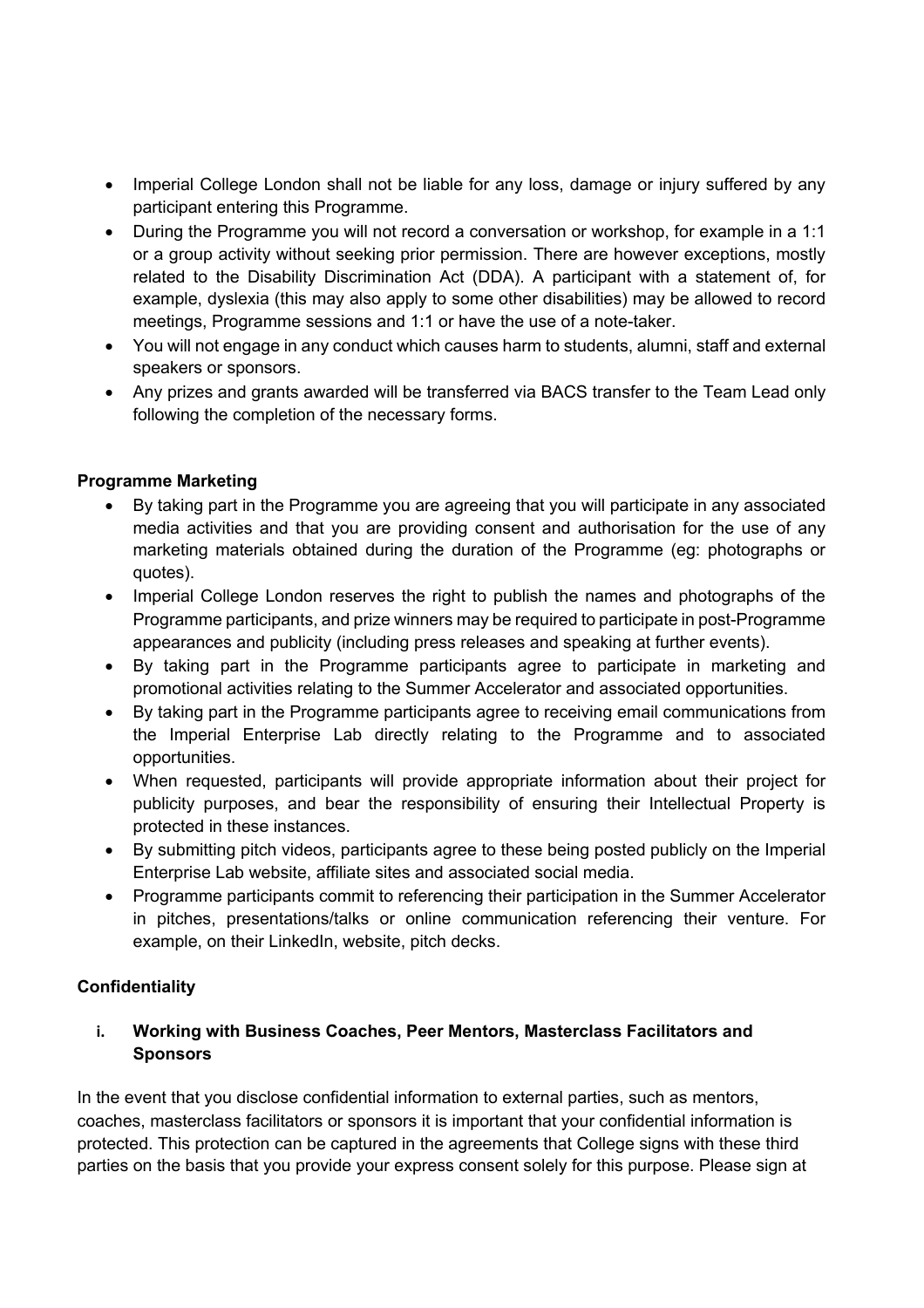the bottom of this document if you consent to College signing on your behalf solely for confidentiality obligations owed to you by third parties, such as mentors or coaches. Please be aware that this does not mean that College will defend or fund any claims that you may bring for alleged breaches of confidentiality by any third party.

# **ii. Working with External Advisers**

Through the Summer Accelerator 2022 we will also introduce you to External Advisers for advice and signposting information. These are volunteer roles which are not bound by any agreements with the university to protect confidential information. By signing at the bottom of this document you are agreeing that you take sole responsibility for protecting your confidential information in meeting with these individuals.

# **iii. Maintaining Confidentiality**

As a participant of the Summer Accelerator 2022, I agree to maintain the confidentiality of other participants' information. Confidential information includes any information that is imparted by a participant that is:

- a) provided in documentary/ model or any other tangible form, including any copies;
- b) provided in oral form and any note recording the disclosure; and
- c) marked or otherwise designated to show expressly or by necessary implication that it is imparted in confidence.

By entering the Programme, applicants are indicating their agreement to be bound by these terms and conditions.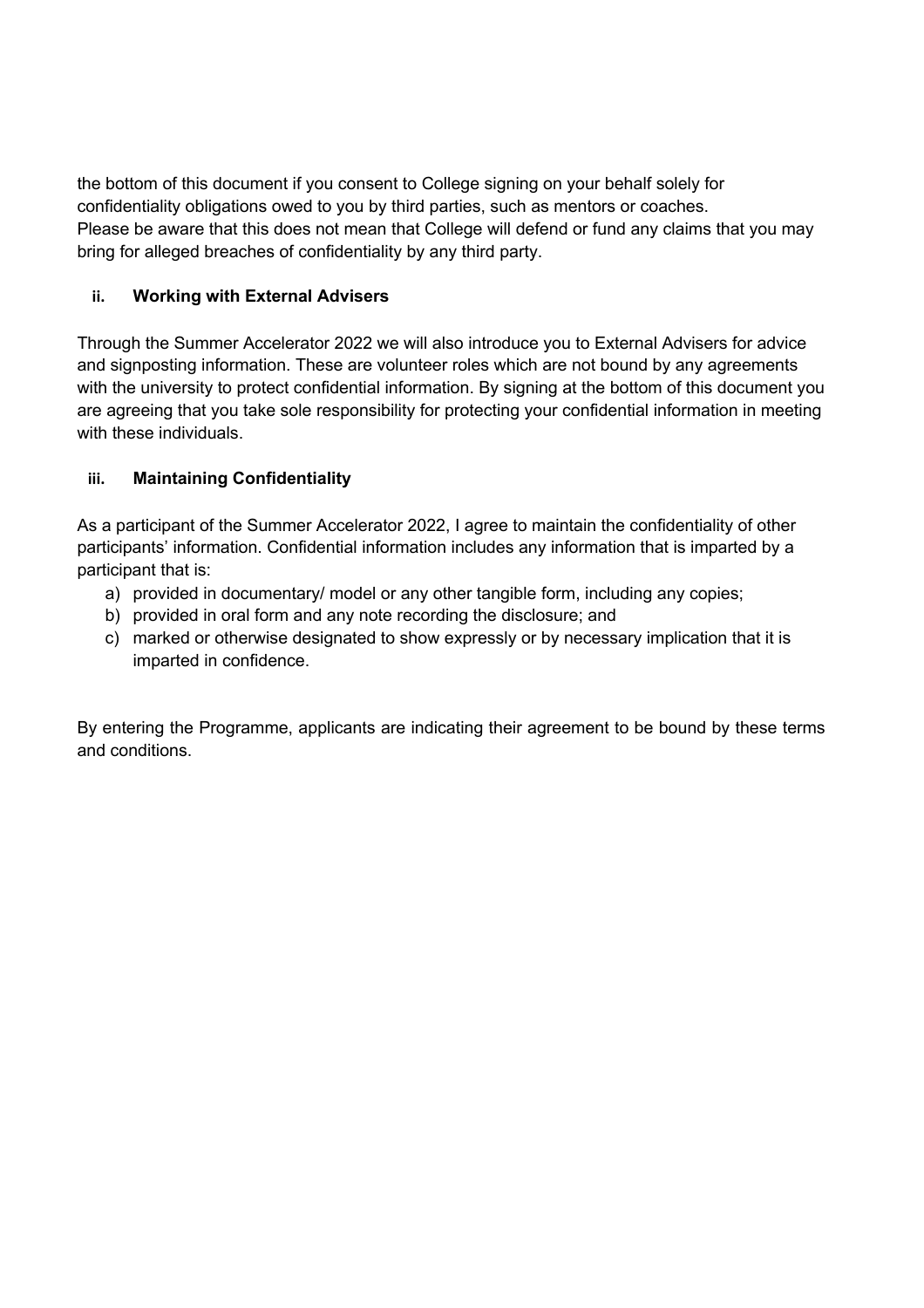# **Code of Conduct**

As users of the Enterprise Lab, you are expected to be familiar with the Student Code of Conduct and to conduct yourself with due regard to the College's good name and reputation, and the rights of others. As such, we would like to take an opportunity to remind you whether it be online or in person, you should adhere to and uphold the standards of behaviour you would expect of your fellow Enterprise Lab users or Programme participants.

#### **All participants should:**

- Ensure that all information entered in to Programme applications forms is honest and accurate
- Make the effort to attend all Programme activities and fully prepare for each session.
- Participate constructively in Programme activities. Self-expression is welcomed but this should not include disruptive gestures, offering observations unrelated to the discussion taking place or domination of the discussion.
- Communicate with staff and fellow Programme participants with civility and respect.
- Not engage in any conduct which causes harm to students, alumni and staff.
- Act with integrity at all times and do not violate another person's dignity, or create an intimidating, hostile, degrading or offensive environment for that person.
- Conduct yourself sensibly and show consideration for others at all times. Violent, aggressive, drunken, destructive or other undesirable behaviour will not be tolerated. This includes sexist, racist, homophobic or similar behaviour.
- When engaging with external consultants, mentors and experts in residence, act with professionalism and integrity at all times.
- We encourage you to use social media to promote your involvement on our Programmes, but you are expected to use social media responsibly. The use of social networking sites (e.g. Facebook, LinkedIn, Twitter, Whatsapp, WeChat), whilst providing a positive way for people to interact online, has also increased the opportunity for media communications to have an impact on the College and you. Whilst the College does not centrally moderate your use of such technology, it does require you to adhere to all applicable College policies and guidance. Any offensive or inappropriate messages sent to other Programme participants will not be tolerated.
- Staff users of the Enterprise Lab are expected to adhere to Imperial Values.

# **Copying and Sharing Programme Materials**

A wide range of materials, such as recorded masterclasses, and slide presentations, are made available to Programme participants while at Imperial. These (in general) are owned by Imperial College London and as such are protected by UK Copyright Law. While you are encouraged to use them to support your learning and development, you do not have the right or permission to make these available to others. Therefore, you should not upload Programme materials to websites or share them on social media.